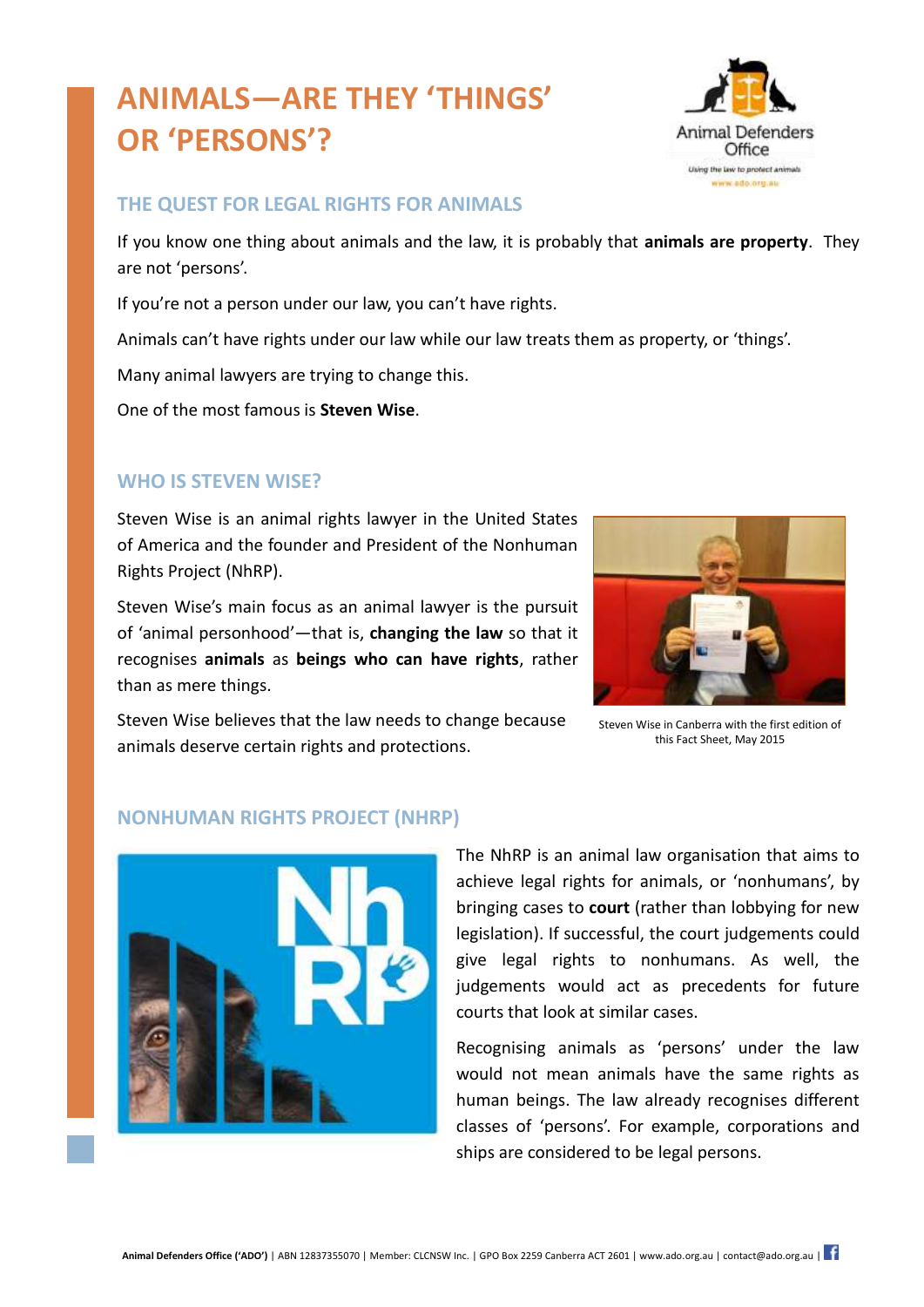The NhRP aims to change the status of nonhuman animals to 'persons', so that animals may hold:

…such fundamental rights as bodily integrity and bodily liberty, and those other legal rights to which evolving standards of morality, scientific discovery, and human experience entitle them.<sup>1</sup>

The NhRP is currently working to gain 'personhood' for animals such as chimpanzees, elephants, dolphins, and whales.

The NhRP focuses on these animals because they are 'like us'. That is, they are 'complex individuals' capable of emotional and cognitive intelligence.

The closer they are to 'us', the easier it should be to have these animals recognised as persons by courts.



#### **HAS A COURT EVER RECOGNISED AN ANIMAL AS A PERSON,** *ANYWHERE***?**

Meet Sandra the Orangutan.



Sandra lives in the Buenos Aires Zoo. In November 2014 a local animal law organisation tried to have Sandra released from captivity by going to court.

How did they do it?

They used an old legal process called *habeas corpus*. This Latin phrase literally means 'You shall have the body'. It is used when a person is imprisoned or captured, and another person asks a court to examine the lawfulness of the first person's imprisonment. It protects a person's right not to be unlawfully deprived of his or her freedom.

But if you're an animal, you don't have this right because you are a thing and not a person!

In Argentina, however, the animal lawyers filed a habeas corpus petition for Sandra the Orangutan.

They argued that Sandra had been unlawfully deprived of her basic right to freedom, as she had been held captive at Buenos Aires Zoo since 1994. They argued that Sandra was capable of both emotional and cognitive intelligence, and therefore should be granted legal personhood.

 $\overline{a}$ 

<sup>1</sup> Nonhuman Rights Project: **[www.nonhumanrights.org](http://www.nonhumanrights.org/)**.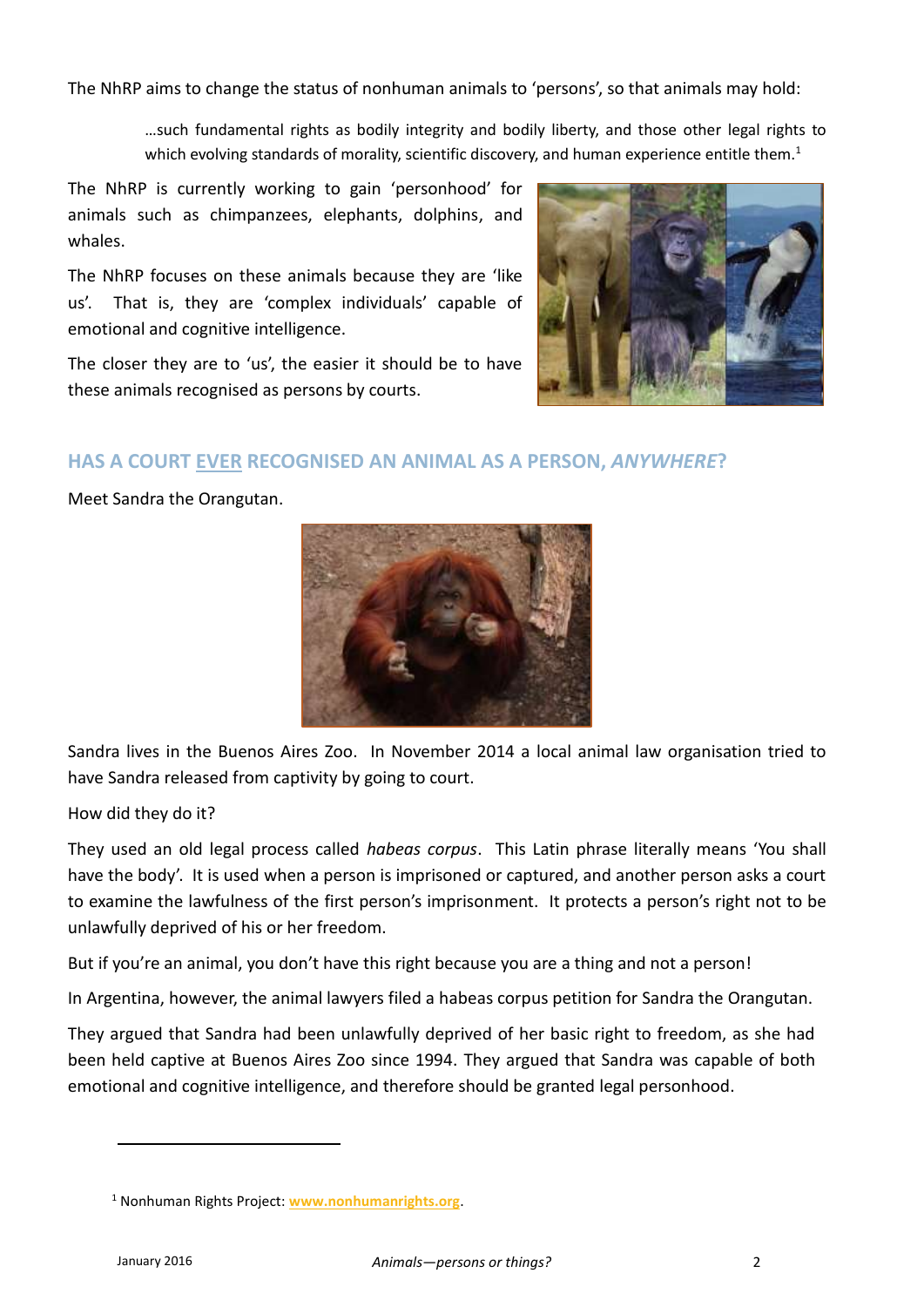Initially it seemed to many observers that the court decision had gone in favour of Sandra, with the court agreeing that Sandra was a person under the law. However, while animal protection organisations have heralded Sandra's case as a landmark ruling in animal rights, it is unclear what the outcome of the case actually was.

The NhRP has pinpointed what it regards as the most significant statement in the (translated) transcript of the decision:

> It is necessary to recognise the animal as a subject of rights, because non-human beings (animals) are entitled to rights, and therefore their protection is required by the corresponding jurisprudence.<sup>2</sup>



While this statement appears to recognise an animal as a 'legal person', it does not refer to any past cases or laws. Nor does it refer directly to Sandra. In addition, the courts did not expand on what type of 'rights' an animal such as Sandra may be entitled to.

It is therefore not clear whether Sandra's case did in fact overturn the law and declare animals, or at least orangutans, to be persons.

## **HABEAS CORPUS IN AMERICA, THE LAND OF THE FREE!**



The NhRP has launched several habeas corpus cases in America regarding chimpanzees in captivity, and future cases are planned for animals such as elephants.

The first chimpanzee case involved Tommy (pictured). Tommy has been kept in a cage on his owner's property for many years.

The NhRP argued that Tommy should be

freed because he is a person entitled to the bodily freedom that habeas corpus protects. The NhRP has pursued Tommy's case up to the New York Supreme Court, where it filed a new lawsuit on 2 December 2015.

In August 2015 another New York court reluctantly refused to issue a habeas corpus order in favour of two chimpanzees named Hercules and Leo. These two animals are kept in captivity for biomedical research at a New York University. Despite 'winning' the case, the University has since declared it will no longer use Hercules and Leo for experimentation.

The NhRP has appealed the decision of the court to deny the petition for a writ of habeas corpus in relation to Hercules and Leo.

 $\overline{a}$ 

<sup>2</sup> **[www.nonhumanrightsproject.org/2014/12/24/reviewing-the-case-of-sandra-the-orangutan-in-argentine/](http://www.nonhumanrightsproject.org/2014/12/24/reviewing-the-case-of-sandra-the-orangutan-in-argentine/)**